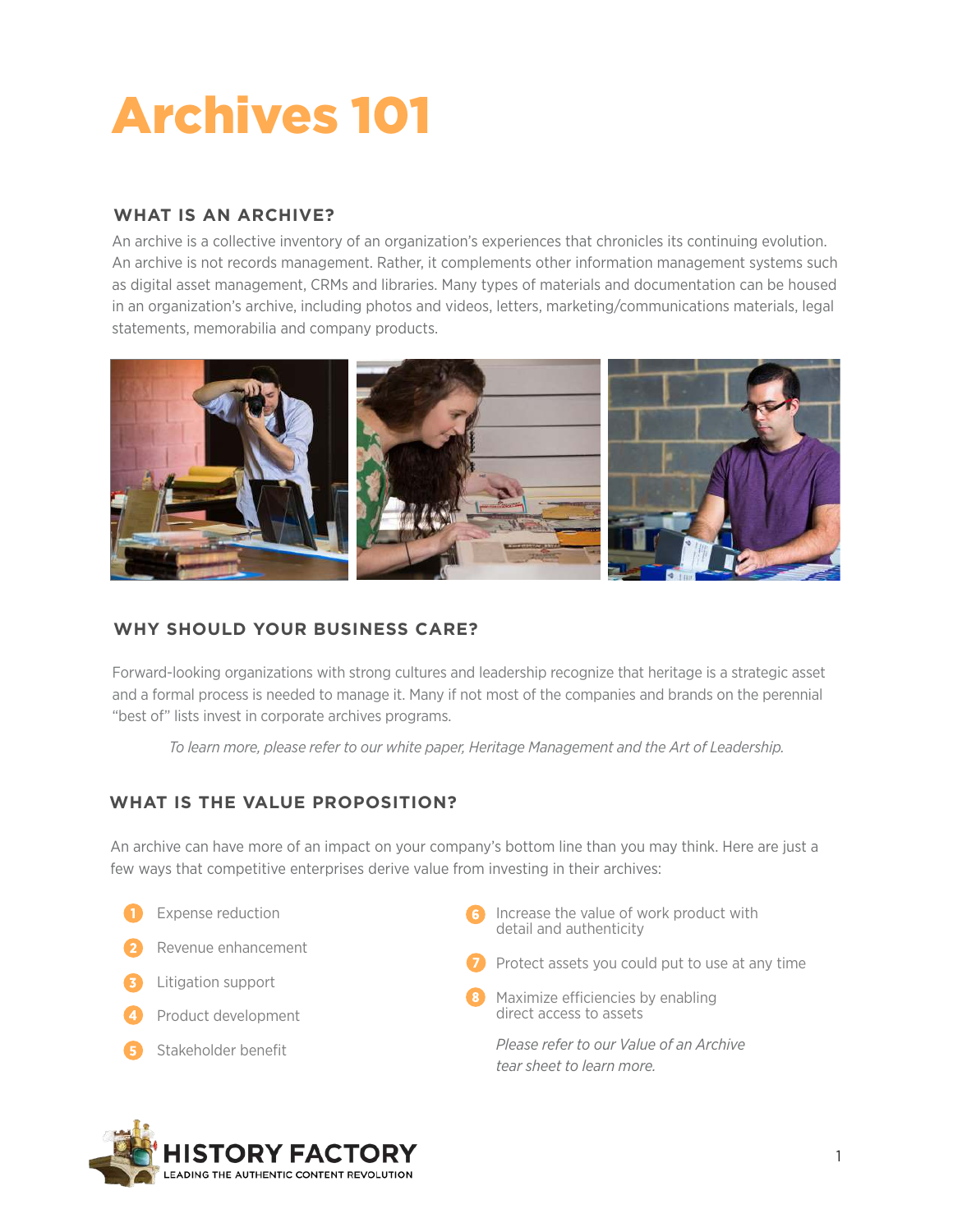#### **WHO ARE YOUR KEY ARCHIVAL PLAYERS?**





#### **WHEN SHOULD YOUR COMPANY INVEST IN AN ARCHIVE?**

There's no better time than the present. The future awaits, and your organization's history and experience needs to be carried forward. Waiting for a budget or for space to be available only means an accumulation of more content (and more cost) to grapple with.

That said, opportunities like corporate headquarters moves and milestone anniversaries often provide the impetus for getting started. The need to preserve and/or use archival assets as part of those initiatives creates awareness and budget sources.

#### **WHERE CAN ARCHIVES BE STORED?**

Our clients use us as an archival outsource partner and store their collections at our state-of-the-art archival facility in Chantilly, Virginia. They then become accessible to clients via a user-friendly digital interface. An archive ensures that assets are not only safe and sound, but can be quickly and cost-effectively accessed for use.

Limited space, high real-estate costs and the impracticality of building appropriate storage space are common reasons why organizations conclude it is more efficient to store archival materials with History Factory. As an alternative, clients utilize us to build an archive at their own facilities.